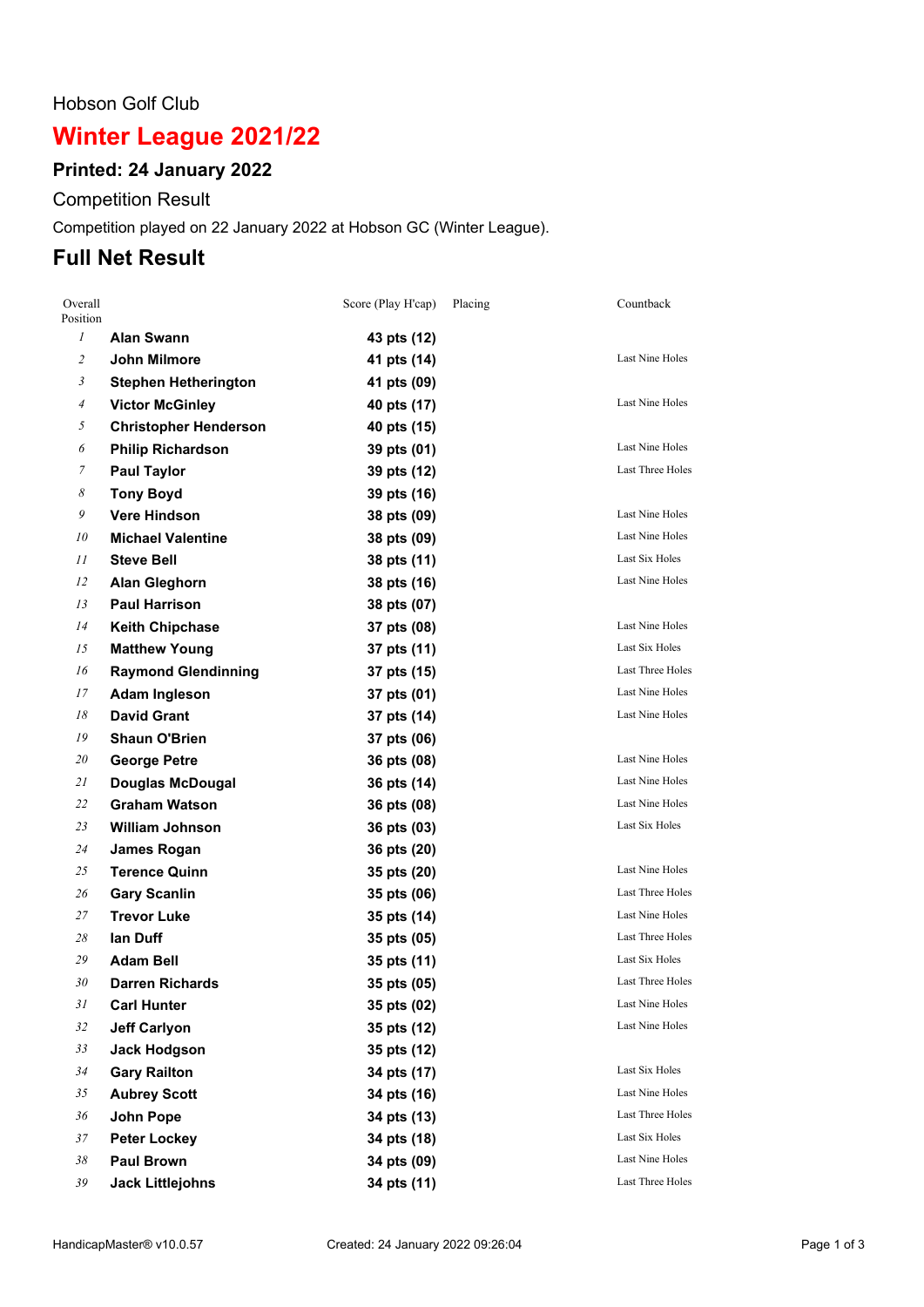| 40 | <b>Tom Chrostowski</b>    | 34 pts (05)  | Last Three Holes       |
|----|---------------------------|--------------|------------------------|
| 41 | <b>Michael Hoy</b>        | 34 pts (06)  | Last Six Holes         |
| 42 | Lee Evans                 | 34 pts (01)  | Last Three Holes       |
| 43 | <b>Steven Guy</b>         | 34 pts (03)  | Last Nine Holes        |
| 44 | <b>David Railton</b>      | 34 pts (12)  | Last Six Holes         |
| 45 | <b>Arron Robertson</b>    | 34 pts (-03) | Last Three Holes       |
| 46 | <b>Kevin Kennedy</b>      | 34 pts (00)  | Last Six Holes         |
| 47 | <b>Andrew Rafferty</b>    | 34 pts (-03) | Last Nine Holes        |
| 48 | <b>Anthony Johnson</b>    | 34 pts (14)  |                        |
| 49 | <b>Trevor McCartney</b>   | 33 pts (10)  | <b>Last Nine Holes</b> |
| 50 | <b>Kevin Sterling</b>     | 33 pts (07)  | Last Six Holes         |
| 51 | <b>Paul Hutchinson</b>    | 33 pts (10)  | Last Nine Holes        |
| 52 | <b>Robert Warke</b>       | 33 pts (18)  | Last Six Holes         |
| 53 | <b>Robert Mason</b>       | 33 pts (12)  | Last Six Holes         |
| 54 | <b>Keith Turner</b>       | 33 pts (08)  | Last Three Holes       |
| 55 | <b>Steve Laidlaw</b>      | 33 pts (15)  | Last Six Holes         |
| 56 | <b>Paul Atkinson</b>      | 33 pts (18)  | Last Nine Holes        |
| 57 | <b>Alan Dunn</b>          | 33 pts (19)  | Last Hole              |
| 58 | <b>Robert Armstrong</b>   | 33 pts (04)  | Last Six Holes         |
| 59 | <b>James Proctor</b>      | 33 pts (25)  | Last Nine Holes        |
| 60 | <b>Norman Wears</b>       | 33 pts (15)  |                        |
| 61 | <b>Lee Tweedy</b>         | 32 pts (10)  | Last Six Holes         |
| 62 | Jon Longstaff             | 32 pts (14)  | Last Nine Holes        |
| 63 | <b>Stewart Sutherland</b> | 32 pts (09)  | Last Six Holes         |
| 64 | <b>Ryan McVittie</b>      | 32 pts (12)  | Last Nine Holes        |
| 65 | <b>John Maguire</b>       | 32 pts (06)  |                        |
| 66 | <b>George Sanders</b>     | 31 pts (17)  | Last Nine Holes        |
| 67 | <b>Michael Callaghan</b>  | 31 pts (14)  | <b>Last Nine Holes</b> |
| 68 | lan Valentine             | 31 pts (10)  | Last Hole              |
| 69 | <b>Graeme Cameron</b>     | 31 pts (11)  | Last Three Holes       |
| 70 | John James Radford        | 31 pts (04)  | <b>Last Nine Holes</b> |
| 71 | <b>Dale Stanger</b>       | 31 pts (13)  | Last Nine Holes        |
| 72 | <b>David Stokes</b>       | 31 pts (01)  | Last Nine Holes        |
| 73 | <b>Brian Perryman</b>     | 31 pts (13)  | <b>Last Nine Holes</b> |
| 74 | <b>Michael Edwards</b>    | 31 pts (08)  |                        |
| 75 | <b>William Delaney</b>    | 30 pts (10)  | Last Nine Holes        |
| 76 | <b>Thomas Turner</b>      | 30 pts (11)  | <b>Last Nine Holes</b> |
| 77 | <b>Chris Ayre</b>         | 30 pts (06)  | Last Six Holes         |
| 78 | <b>Andrew Robinson</b>    | 30 pts (18)  | <b>Last Nine Holes</b> |
| 79 | <b>Richard Guy</b>        | 30 pts (05)  | Last Three Holes       |
| 80 | <b>Philip Taylor</b>      | 30 pts (06)  |                        |
| 81 | <b>Nigel Thompson</b>     | 29 pts (14)  | Last Six Holes         |
| 82 | lan Stewart               | 29 pts (10)  | Last Three Holes       |
| 83 | <b>David Milmore</b>      | 29 pts (20)  | Last Six Holes         |
| 84 | <b>David Howe</b>         | 29 pts (13)  | Last Nine Holes        |
| 85 | <b>Sean Glendinning</b>   | 29 pts (12)  | Last Six Holes         |
| 86 | <b>Michael Bennett</b>    | 29 pts (11)  | Last Nine Holes        |
| 87 | <b>Ivor Burridge</b>      | 29 pts (15)  | Last Six Holes         |
| 88 | <b>Hugh MacDonald</b>     | 29 pts (01)  | Last Nine Holes        |
| 89 | <b>Aaron Copeland</b>     | 29 pts (13)  |                        |
|    |                           |              |                        |

| Last Six Holes   |
|------------------|
| Last Three Holes |
| Last Nine Holes  |
| Last Six Holes   |
| Last Three Holes |
| Last Six Holes   |
| Last Nine Holes  |
|                  |
| Last Nine Holes  |
| Last Six Holes   |
| Last Nine Holes  |
| Last Six Holes   |
| Last Six Holes   |
| Last Three Holes |
| Last Six Holes   |
| Last Nine Holes  |
| Last Hole        |
| Last Six Holes   |
| Last Nine Holes  |
|                  |
|                  |
| Last Six Holes   |
| Last Nine Holes  |
| Last Six Holes   |
| Last Nine Holes  |
|                  |
| Last Nine Holes  |
| Last Nine Holes  |
| Last Hole        |
| Last Three Holes |
| Last Nine Holes  |
| Last Nine Holes  |
| Last Nine Holes  |
| Last Nine Holes  |
|                  |
| Last Nine Holes  |
| Last Nine Holes  |
| Last Six Holes   |
| Last Nine Holes  |
| Last Three Holes |
|                  |
| Last Six Holes   |
| Last Three Holes |
| Last Six Holes   |
| Last Nine Holes  |
| Last Six Holes   |
| Last Nine Holes  |